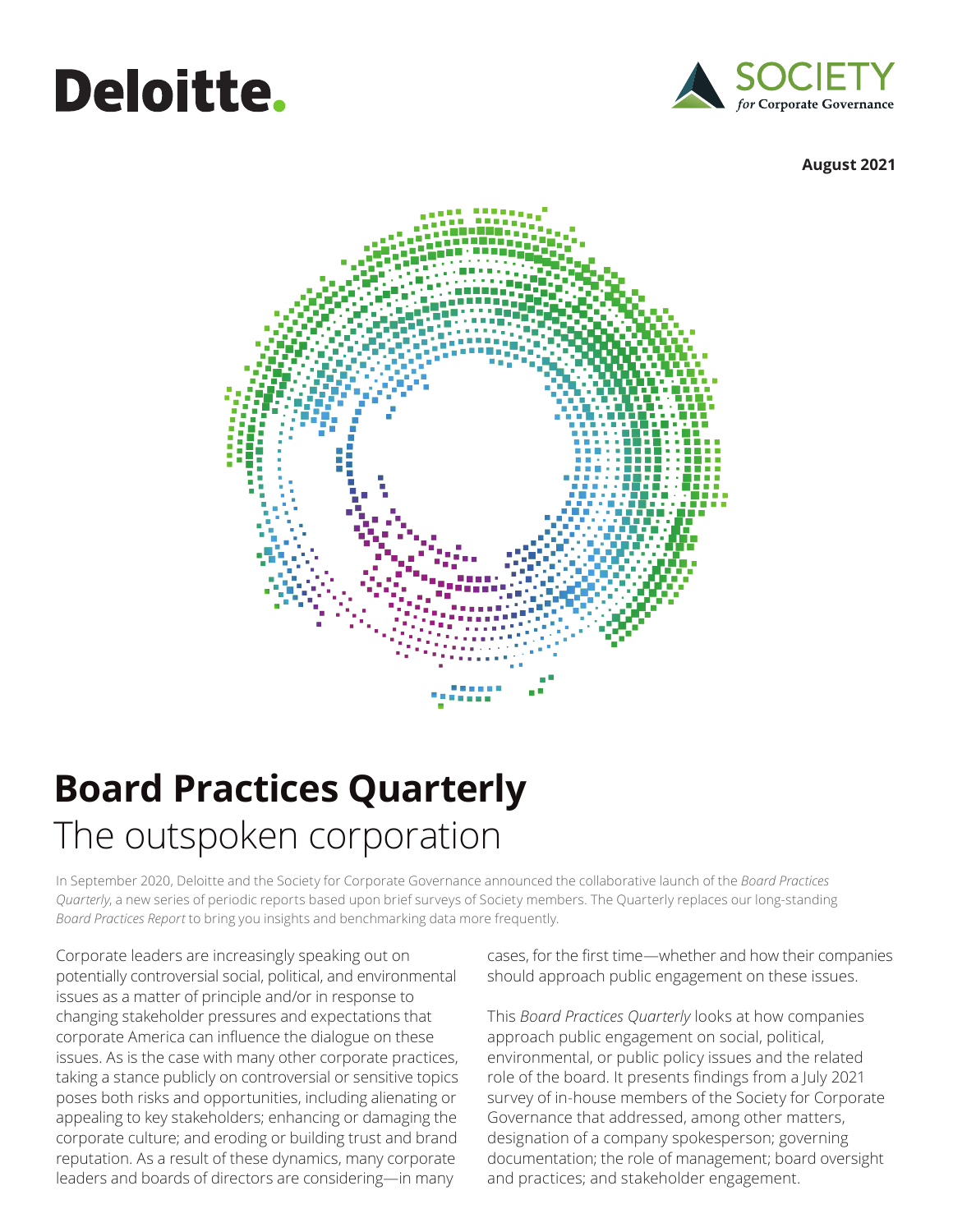# Findings

Respondents, primarily corporate secretaries, in-house counsel, and other in-house governance professionals, represent public companies (90%) and private companies (10%) of varying sizes and industries.<sup>1</sup> The findings pertain to all companies, public and private. Where applicable, commentary has been included to highlight differences among respondent demographics. The actual number of responses for each question is provided.

[Access](https://www2.deloitte.com/us/en/pages/center-for-board-effectiveness/articles/the-outspoken-corporation.html) results by company size and type.

#### **Over the past year, has your CEO or any other officer or director made any public statement on any political, social, environmental, or public policy matter (e.g., voting legislation, transgender rights, racial justice, immigration policies, gun violence), either in response to events or proactively, on the company's behalf? Select all that apply.** (115 responses)

Both private and public companies reported that their company leadership made public statements on a political, social, environmental, and/or public policy matter. This was most often seen at large-cap companies (66%) compared with mid-caps (41%), small-caps (7%), and private companies (50%). Racial justice was the most common topic addressed, followed by social justice and environmental issues.



#### **Indicate who is your company's designated spokesperson(s) if/when the company decides to speak out or engage publicly on social, political, environmental, or public policy issues? Select all that apply.** (110 responses)

Among public companies, the CEO is most often the designated spokesperson, representing 66% of all public companies, followed by the corporate communications head or similar (30%). One-third of public companies reported that the spokesperson was chosen depending on the issue. Nearly 30% of small-caps said they do not have a designated spokesperson. Among private companies, 50% identified the CEO, and 50% reported the corporate communications head or similar, as the designated spokesperson; another 30% said the spokesperson was dependent upon the issue.

Other spokespersons reported included the investor relations head or similar, CFO, board chair, chief diversity officer, government relations or government affairs officer, and marketing director.



Public company respondent market capitalization as of December 2020: 50% large-cap (which includes mega- and large-cap) (> \$10 billion); 37% mid-cap (\$2 billion to \$10 billion); and 13% small-cap (includes small-, micro-, and nano-cap) (<\$2 billion). Private company respondent annual revenue as of December 2020: 42% large (> \$1 billion); 17% medium (\$250 million to \$1 billion); 33% small (<\$250 million); and 8% not able to share. Respondent industry breakdown: 33% consumer; 29% energy, resources, and industrials; 22% financial services; 9% life sciences and health care; and 7% technology, media, and telecommunications.

Throughout this report, in some cases, percentages may not total 100 due to rounding and/or a question that allowed respondents to select multiple choices.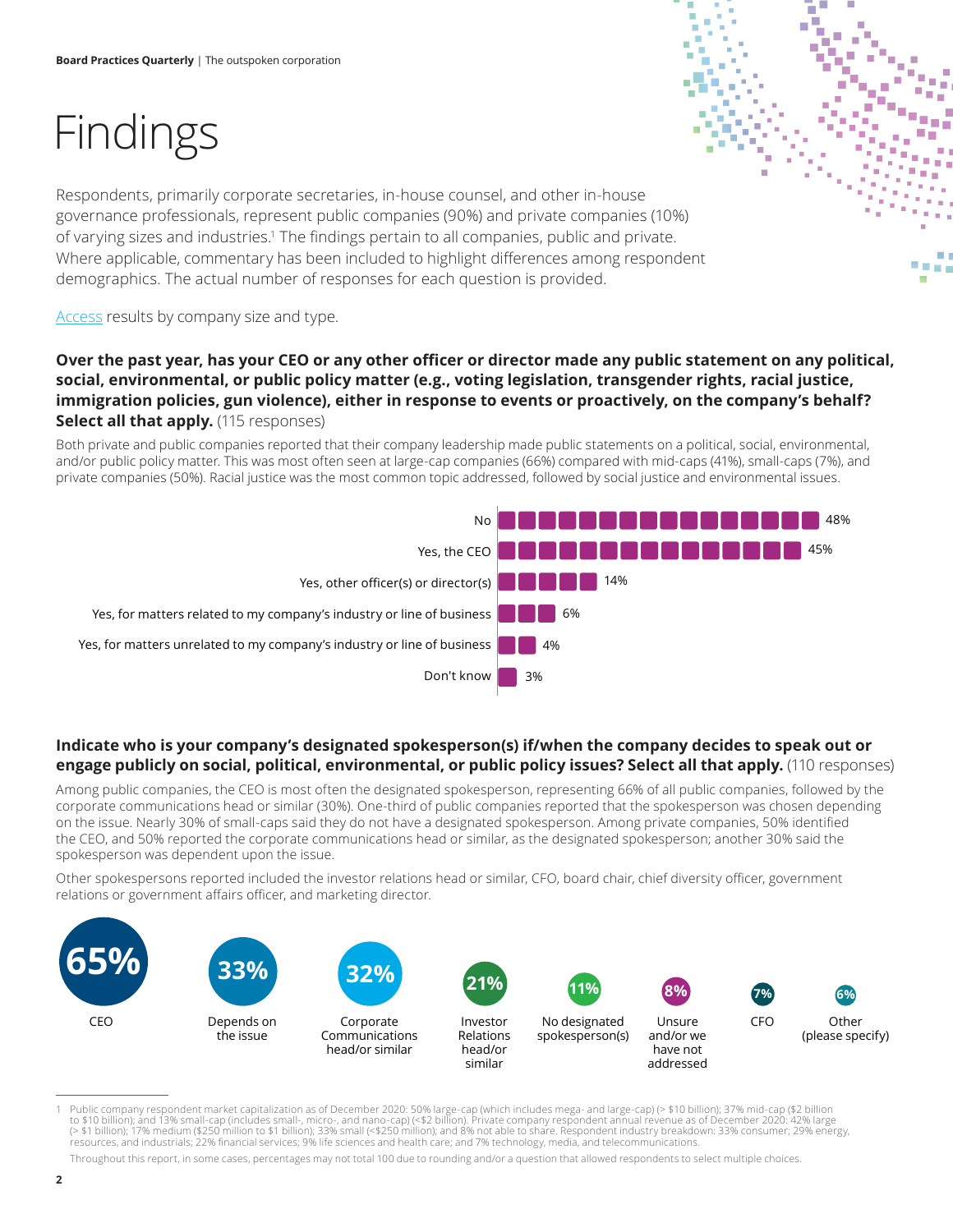#### **Which document or policy governs or specifies whether or when your company leadership is allowed to speak out or engage publicly on social, political, environmental, or public policy issues on the company's behalf? Select all that apply.** (105 responses)

A plurality (about one-third) of all public companies reported having a company-specific framework. Private company respondents most commonly reported having a company-specific framework and/or the code of ethics (40% each). Other types of documents and policies reported included corporate governance guidelines, disclosure policies and guidelines, and communications and social media policies and guidelines.

The document or policy is board-approved at about 15% of large- and small-cap companies, 3% of mid-caps, and 20% of private companies. Fewer than 5% of large- and mid-caps and none of the small-caps reported that the document or policy addresses board involvement, compared with 20% of private companies.

About 30% of respondents overall reported that their company does not have such a document or policy, although 13% of public companies and 10% of private companies are considering it.

> but this is under





Companyspecific framework

We do not document

Code of Ethics

Corporate

Governance Guidelines We do not document consideration



document/ policy is boardapproved



(please specify)

**11% 5%**

Don't know

The document/ policy addresses board involvement (e.g., whether the board or a committee must preapprove whether or how public statements are made)

#### **Describe the role of any management-level committee, group, or individual(s) that oversees the CEO or other leadership speaking out or engaging publicly on social, political, environmental, or public policy issues on the company's behalf. Select all that apply.** (95 responses)

Among public companies, 70% of large-caps and 63% of mid-caps have a management-level committee, group, or individual(s) overseeing this area, compared with 21% of small-caps. 44% of private companies reported having such a committee (or similar).

For companies with a management-level committee (or similar), the most common responses relating to their roles were:

#### **Large-caps:**

- **•** To assess potential benefits and risks associated with taking a position on a certain issue […]
- **•** To determine which issues are connected to the company's interests and core corporate values
- **•** To determine which issues the company should consider taking a position on […]

#### **Mid-caps:**

- **•** To determine which issues are connected to the company's interests and core corporate values
- **•** To assess and prepare the company's response to an issue

#### **Small-caps:**

- **•** To assess and prepare the company's response to an issue
- **•** To determine which issues the company should consider taking a position on […]
- **•** To seek broad consensus internally, as appropriate
- **•** To assess and manage the impact once a position is taken […]

#### **Private companies:**

- **•** To assess potential benefits and risks associated with taking a position on a certain issue […]
- **•** To determine which issues the company should consider taking a position on […]
- 42% 39% 38% 38% 38% 27% 21% 8% 2% We do not have any such management-level committee/group/individual(s) Assess potential benefits and risks associated with taking a position on a certain issue, and articulate why the issue is or is not important or appropriate for the company to take action Determine which issues are connected to the company's interests and core corporate values Determine which issues the company should consider taking a position on (reactively and/or proactively) Assess and manage the impact (e.g., responses/reactions from stakeholders) once a position is taken; address questions from key constituents about the company's reasoning Seek broad consensus internally, as appropriate Unsure Other (please specify) Assess and prepare the company's response to an issue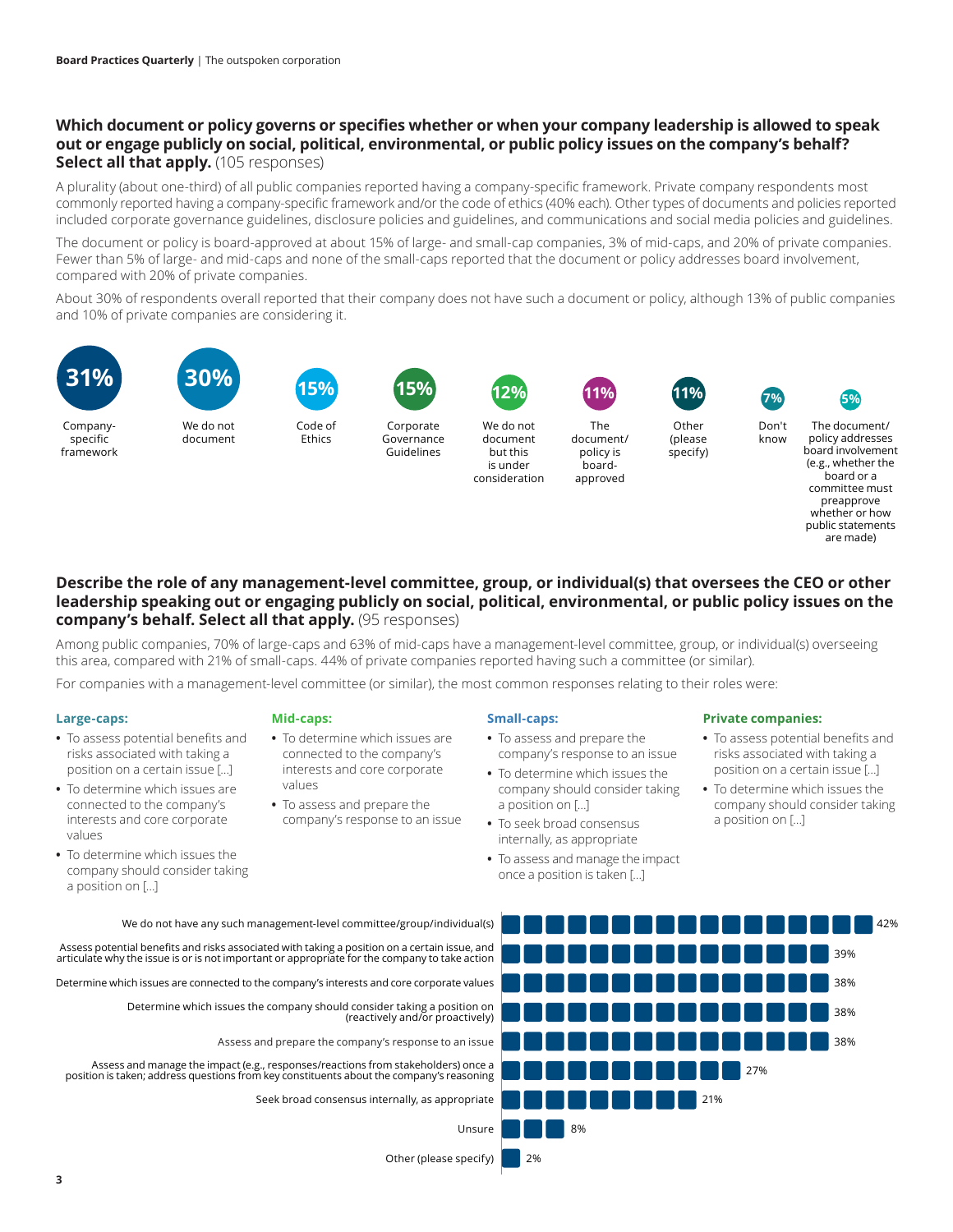#### **Over the past year, has your company's board or any of its committees discussed whether and/or when the company or any of its officers or directors should speak out on the company's behalf on political, social, environmental, or public policy matters?** (97 responses)

At public companies, 45% of large-caps reported yes, compared with 34% of mid-caps and 14% of small-caps. Among private companies, 44% responded yes. Another roughly 10% of public companies reported that this topic is under consideration and/or on the agenda of an upcoming board or committee meeting; this was 11% for private companies.



#### **Which of the following board committees has oversight of the CEO or other leadership speaking out or engaging publicly on the company's behalf on social, political, environmental, or public policy issues? Select all that apply.** (92 responses)

The most common response for public companies was none of the above at 45%, followed by the nominating and governance committee at 25%. Further, 20% identified the full board and committee(s), and another 20% reported that oversight is issue-dependent. For private companies, the full board and committee(s) most commonly have oversight (one-third), followed by none of the above at 22%.

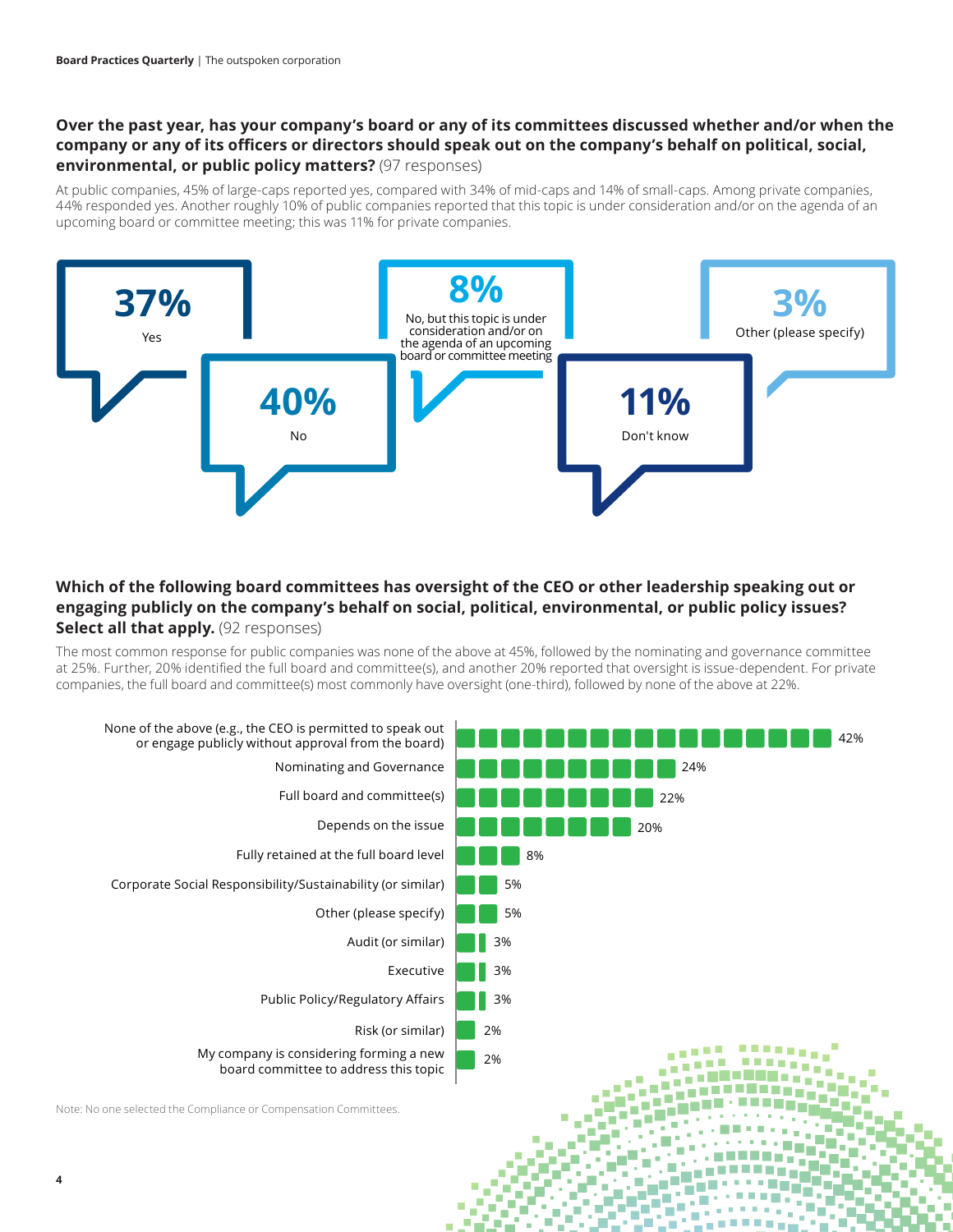#### **Where is board/committee oversight memorialized? Select all that apply.**

#### (74 responses)

Most companies memorialize board/committee oversight in committee charters (57% for public companies and 56% for private companies) and corporate governance guidelines (42% for public companies and 44% for private companies).



**Have any of your company's stakeholders contacted or requested to engage with management, the board/board committee, or individual directors on any political, social, environmental, or public policy matters in the past year? Select all that apply.** (89 responses)

About half (49%) of public companies responded that their major shareholders contacted or requested to engage with management, the board/board committee, or individual directors (68% large-caps; 28% mid-caps; 38% small-caps), and 18% of public companies reported having been contacted or requested to engage by customers, employees, business partners, etc. (26% large-caps; 7% mid-caps; 15% small-caps) on a political, social, environmental, or public policy matter in the past year. 44% of private companies said that their customers, employees, business partners, etc., had contacted them or requested such an engagement on these issues.

The most frequently cited topics for which stakeholders contacted or requested engagement with management, the board/board committee, or individual directors included ESG, climate change, and DE&I; some cited lobbying, legislative initiatives, and political contributions.